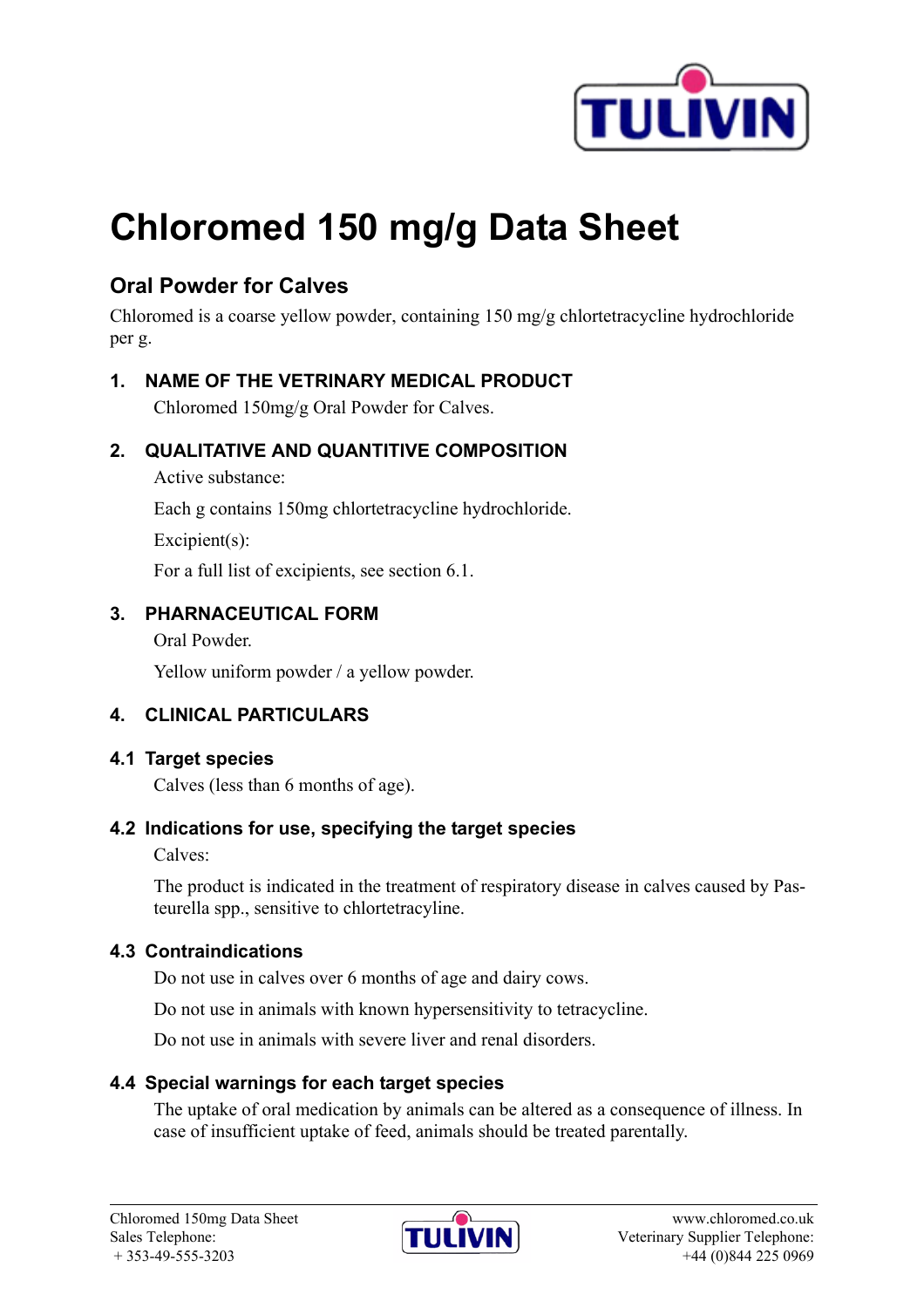

#### **4.5 Special precautions for use**

i. Special precautions for use in animals

Use of the product should be based on susceptibility testing and take into account official and local antimicrobial policies.

Inappropriate use of the product may increase the prevalence of bacteria resistant to chlortetracycline and may decrease the effectiveness of treatment with related substances, due to the potential for cross-resistance.

Long term use of this product is not recommended as it may lead to the development of bacterial resistance.

ii. Special precautions to be taken by the person administering the veterinary medicinal product to animals.

Handle this product with care to avoid exposure when incorporating into feed and administering medicated feed to the animals.

Take adequate measures to avoid dust formation when incorporating the veterinary medicinal product into feed.

Persons handling the product should do so in a mechanically ventilated area.

Wear either a disposable half-mask respirator conforming to European Standard EN149 or a non-disposable respirator to European Standard EN 140 with a filter to EN 143.

Wear protective gloves, overalls and approved safety glasses.

Direct contact of the veterinary medicinal product with the skin, the eyes and the mucous membranes should be avoided. In case of accidental exposure rinse abundantly with water.

Do not smoke, eat or drink when handling the veterinary medicinal product

iii. Other precautions

None

#### **4.6 Adverse reactions (frequency and seriousness)**

Chlortetracycline toxicity is low. If digestive disturbances do occur, treatment should be discontinued.

On rare occasions the following adverse reactions may occur: allergic reactions and photosensibility; gastrointestinal disorders; disorders of the liver and the kidneys. If suspected adverse reactions occur, treatment should be discontinued.

Due to the possible incorporation of chlortetracycline, treatment of pregnant and newborn animals can lead to dysfunctional development of the skeleton and teeth in foetal and growing animals.

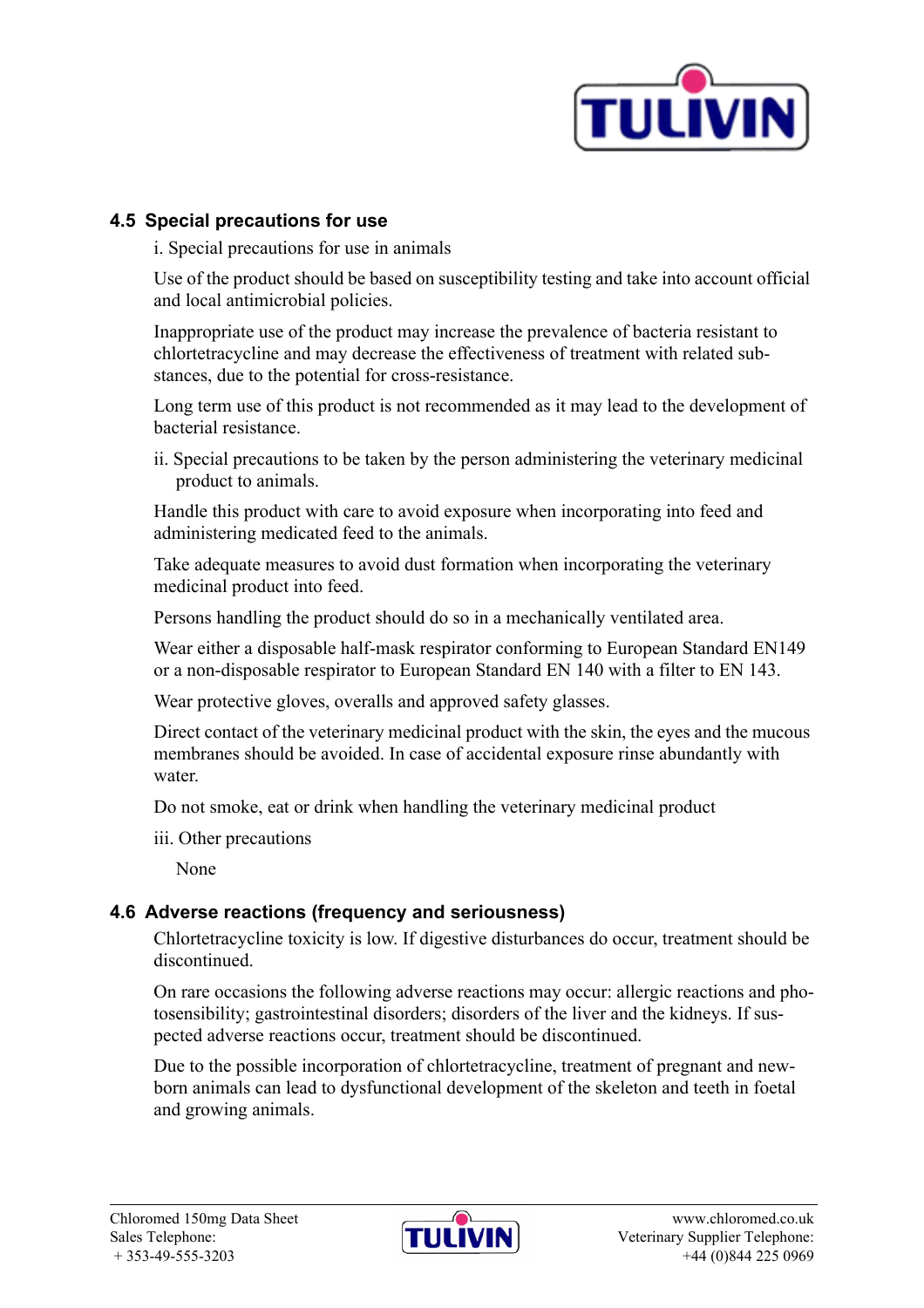

#### **4.7 Use during pregnancy, lactation or lay**

Not applicable.

# **4.8 Interaction with other medicinal products and other forms of interaction**

This product is not recommended for concurrent administration with any other oral medication.

Do not incorporate the product in feed overloaded with polyvalent cations such as Ca2+ and Fe3+ because the formation of chlortetracycline complexes with these cations is possible.

Do not administer together with antacids, kaolin and iron preparations and in conjunction with bactericidal antibiotics like beta-lactams.

The product should not be used in case of known resistance to other tetracyclines.

#### **4.9 Amounts to be administered and administration route**

For oral administration.

The recommended therapeutic dose is 20 mg chlortetracycline per kg bodyweight (equivalent to 20 grams of Chloromed 150 mg/g Oral Powder per 150 kg bodyweight) per day administered for seven days. This should be given in a divided daily dose i.e. 10 g morning and 10 g evening.

The product should be administered to small quantities of feed for immediate consumption by individual animals. Larger groups should be treated with medicated feeding stuff.

The product should be mixed thoroughly into a part of the daily feed ration and should be administered prior to the feeding. It should be ensured that the calculated dose is completely taken up by the animals.

If animals don't recover within 3 days after oral medication, diagnosis should be reconsidered and treatment should be changed, if necessary.

To ensure the correct dosage and to avoid possible under-dosing, the bodyweight should be determined as accurately as possible.

# **4.10Overdose (symptoms, emergency procedures, antidotes), if necessary**

Do not exceed the stated dose.

Chlortetracycline toxicity is low. If digestive disturbances do occur, treatment should be discontinued.

# **4.11Withdrawal periods**

Calves:

Meat and offal: 10 days.

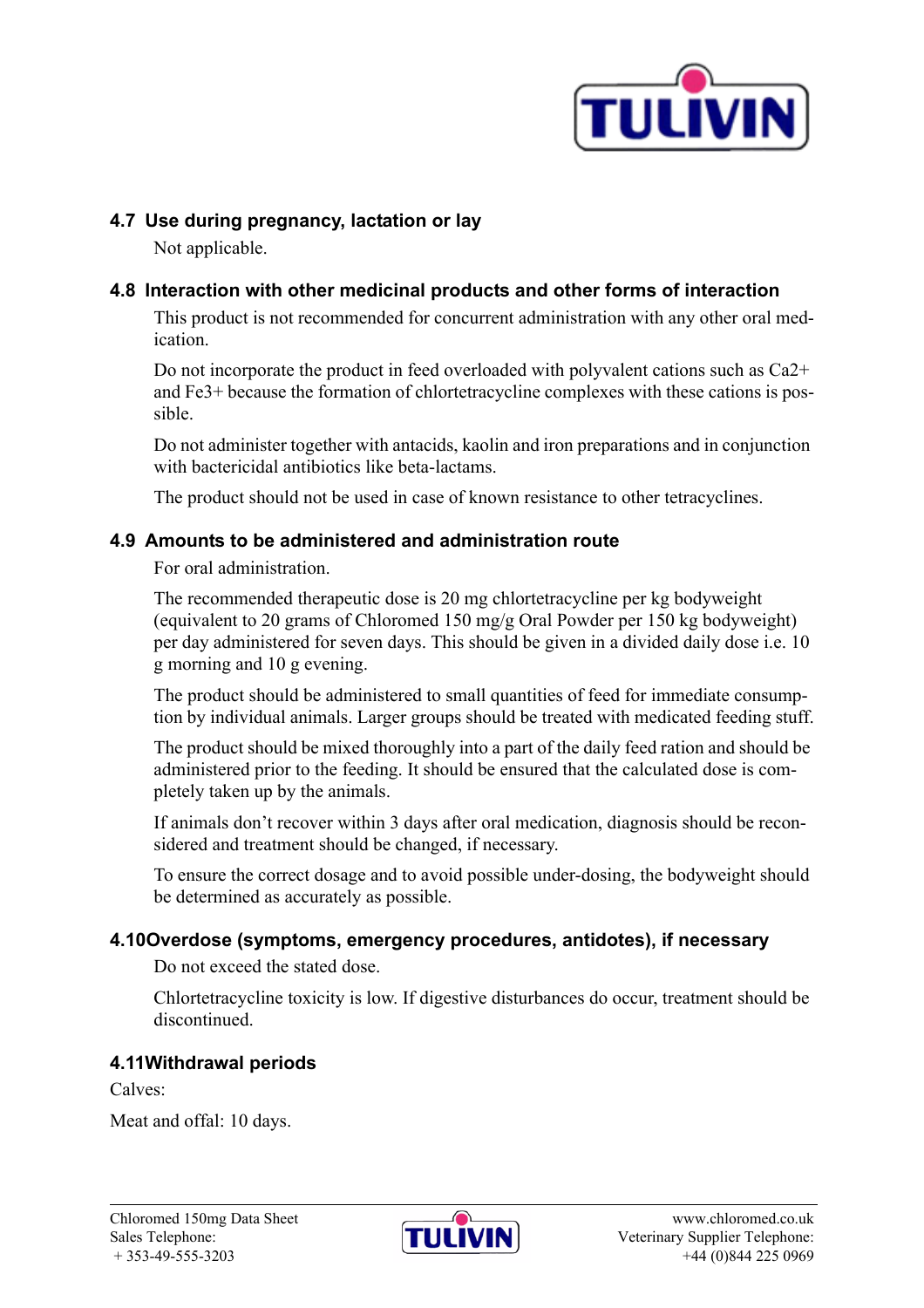

Milk: The product is contraindicated for use in adult ruminants and dairy cows and should therefore not be used in animals producing milk for human consumption.

# **5. PHARMACOLOGICAL PROPERTIES**

**Pharmacotherapeutic group:** Tetracycline for systemic use.

**ATCvet code:** QJ01AA03

## **5.1 Pharmacodynamic properties**

Chlortetracycline hydrochloride is a predominantly bacteriostatic antibiotic, interfering with bacterial protein synthesis of the rapidly growing and reproducing bacterial cell. Chlortetracycline has a broad spectrum of activity, including Gram-positive aerobes, Gram-negative anaerobes and Mycoplasmas. Resistance is known to occur in respiratory pathogens of cattle and cross-resistance occurs between chlortetracycline and other tetracyclines.

The Clinical and Laboratories Standards Institute (CLSI) breakpoints established for tetracyclines are as follows:

Organisms other than streptococci: S:  $\leq$  4μg/ml, I: 8 μg/ml; R:  $\geq$  16 μg/ml.

#### **5.2 Pharmacokinetic particulars**

Following oral administration of the recommended dose, maximum blood levels of approximately  $1 - 2 \mu g/m$  are achieved within  $2 - 8$  hours and approximately 37% of the oral dose is systemically available. Steady state plasma concentrations of chlortetracycline are maintained throughout the twice-daily seven day treatment period. Chlortetracycline accumulates in the lung tissue resulting in higher concentrations at the site of activity. Chlortetracycline undergoes little metabolism and is excreted through both the urinary and bilary systems.

# **6. PHARMACEUTICAL PARTICULARS**

#### **6.1 List of excipients**

Medium Chain Triglycerides.

Glucose Monohydrate.

Colloidal anhydrous silica.

#### **6.2 Incompatibilities**

In the absence of compatibility studies, this veterinary medicinal product must not be mixed with other veterinary medicinal products.